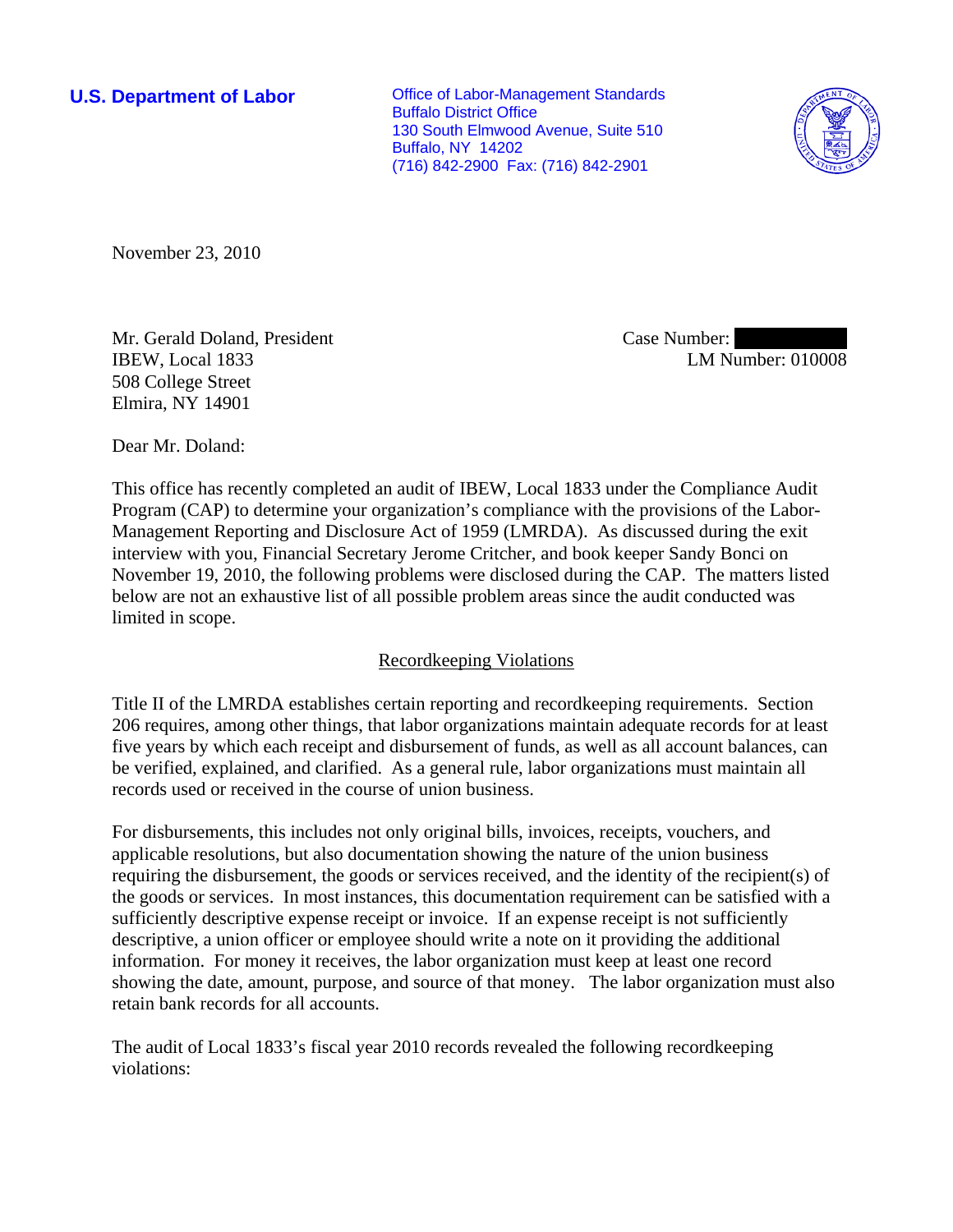Mr. Gerald Doland November 23, 2010 Page 2 of 4

## 1. General Reimbursed and Credit Card Expenses

Local 1833 did not retain adequate documentation for reimbursed expenses on two separate occasions to the postmaster totaling \$256. Also, credit card expenses incurred by President Jerry Doland totaling at least \$512 did not retain adequate documentation.

As noted above, labor organizations must retain original receipts, bills, and vouchers for all disbursements. The president and treasurer (or corresponding principal officers) of your union, who are required to sign your union's LM report, are responsible for properly maintaining union records.

#### 2. Meal Expenses

Local 1833 did not require officers and employees to submit itemized receipts for meal expenses totaling at least \$133. The union must maintain itemized receipts provided by restaurants to officers and employees. These itemized receipts are necessary to determine if such disbursements are for union business purposes and to sufficiently fulfill the recordkeeping requirement of LMRDA Section 206.

Local 1833 records of meal expenses did not always include written explanations of union business conducted or the names and titles of the persons incurring the restaurant charges. For example, President Doland presented receipts for Joe's Crab Shack in Nashville, TN for a meal on June 16, 2009 in the amount of \$77 and on September 21, 2009 for a meal at Bertucci's in Atlantic City, NJ for \$56.40. Union records of meal expenses must include written explanations of the union business conducted and the full names and titles of all persons who incurred the restaurant charges. Also, the records retained must identify the names of the restaurants where the officers or employees incurred meal expenses.

#### 3. Lost Wages

Local 1833 did not retain adequate documentation for lost wage reimbursement payments to union officers throughout the 2010 fiscal year. The union must maintain records in support of lost wage claims that identify each date lost wages were incurred, the number of hours lost on each date, the applicable rate of pay, and a description of the union business conducted. The OLMS audit found that Local 1833 retained the employer lost time records but did not identify the specific days, hours or the reasons for the lost time incurred.

During the exit interview, I provided a compliance tip sheet that contained a sample of an expense voucher Local 1833 may use to satisfy this requirement. The sample identifies the type of information and documentation that the local must maintain for lost wages and other officer expenses.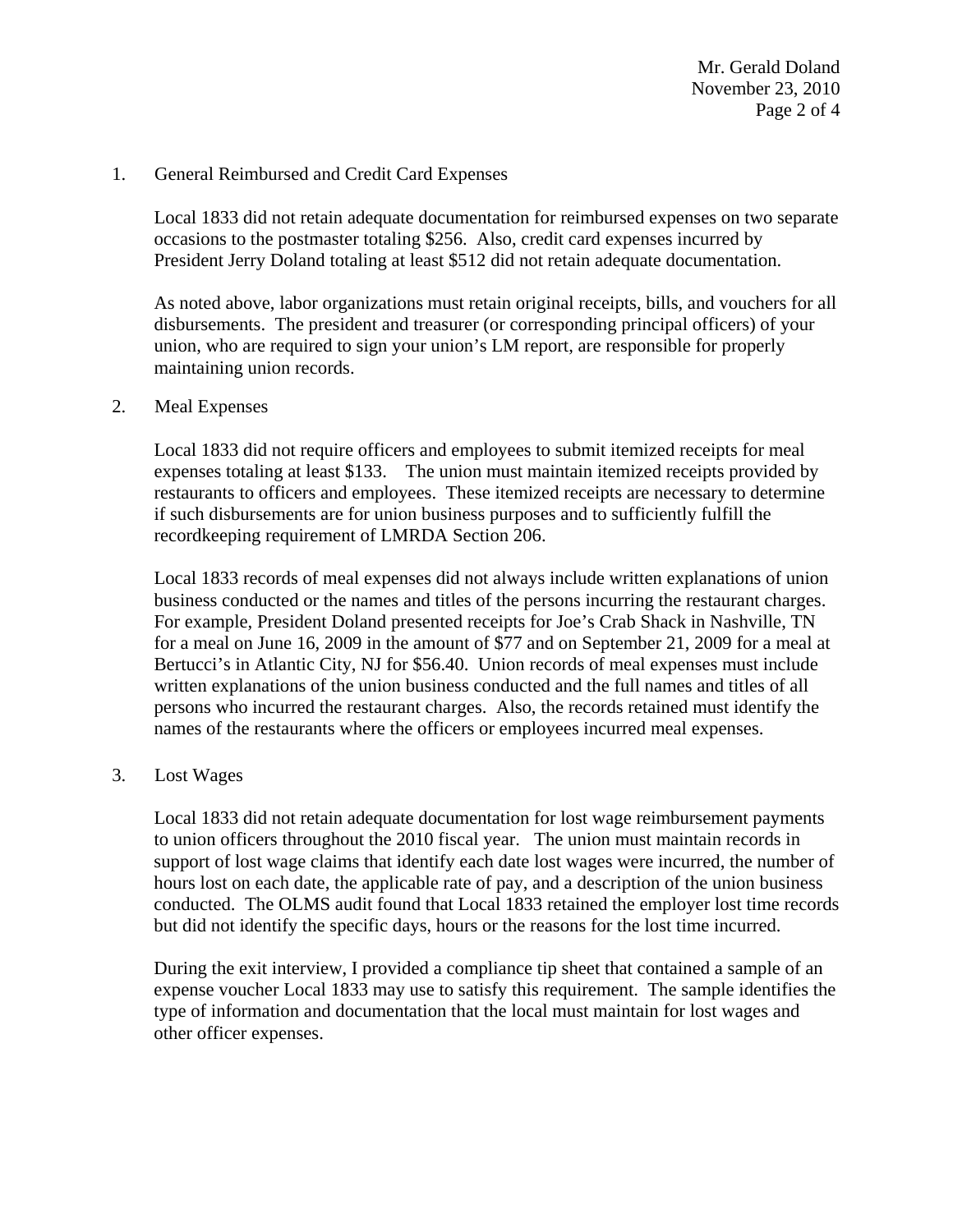Mr. Gerald Doland November 23, 2010 Page 3 of 4

### 4. Disposition of Property

Local 1833 did not maintain an inventory of t-shirts and "big chill" coolers it purchased, sold, or gave away. The union must report the value of any union property on hand at the beginning and end of each year in Item 30 (Other Assets) of the LM-3. The union must retain an inventory or similar record of property on hand to verify, clarify, and explain the information that must be reported in Item 30.

The union must record in at least one record the date and amount received from each sale of t-shirts and any other items.

Based on your assurance that Local 1833 will retain adequate documentation in the future, OLMS will take no further enforcement action at this time regarding the above violations.

# Reporting Violations

The audit disclosed a violation of LMRDA Section 201(b), which requires labor organizations to file annual financial reports accurately disclosing their financial condition and operations. The Labor Organization Annual Report LM-3 filed by Local 1833 for fiscal year ending June 30, 2010, was deficient in the following ways:

1. Acquire/Dispose of Property

Item 13 (During the reporting period did your organization acquire or dispose of any assets in any manner other than by purchase or sale?) should have been answered, "Yes," because the union gave away t-shirts and coolers totaling at least \$140 during the year. The union must identify the type and value of any property received or given away in the additional information section of the LM report along with the identity of the recipient(s) or donor(s) of such property. The union does not have to itemize every recipient of such giveaways by name. The union can describe the recipients by broad categories if appropriate such as "members" or "new retirees."

2. Disbursements to Officers

Local 1833 did not include some reimbursements to officers totaling at least \$1000 in the amounts reported Item 24 (All Officers and Disbursements to Officers). It appears the union erroneously reported these payments in Item 54 (Other Disbursements).

The union must report most direct disbursements to Local 1833 officers and some indirect disbursements made on behalf of its officers in Item 24. A "direct disbursement" to an officer is a payment made to an officer in the form of cash, property, goods, services, or other things of value. See the instructions for Item 24 for a discussion of certain direct disbursements to officers that do not have to be reported in Item 24. An "indirect